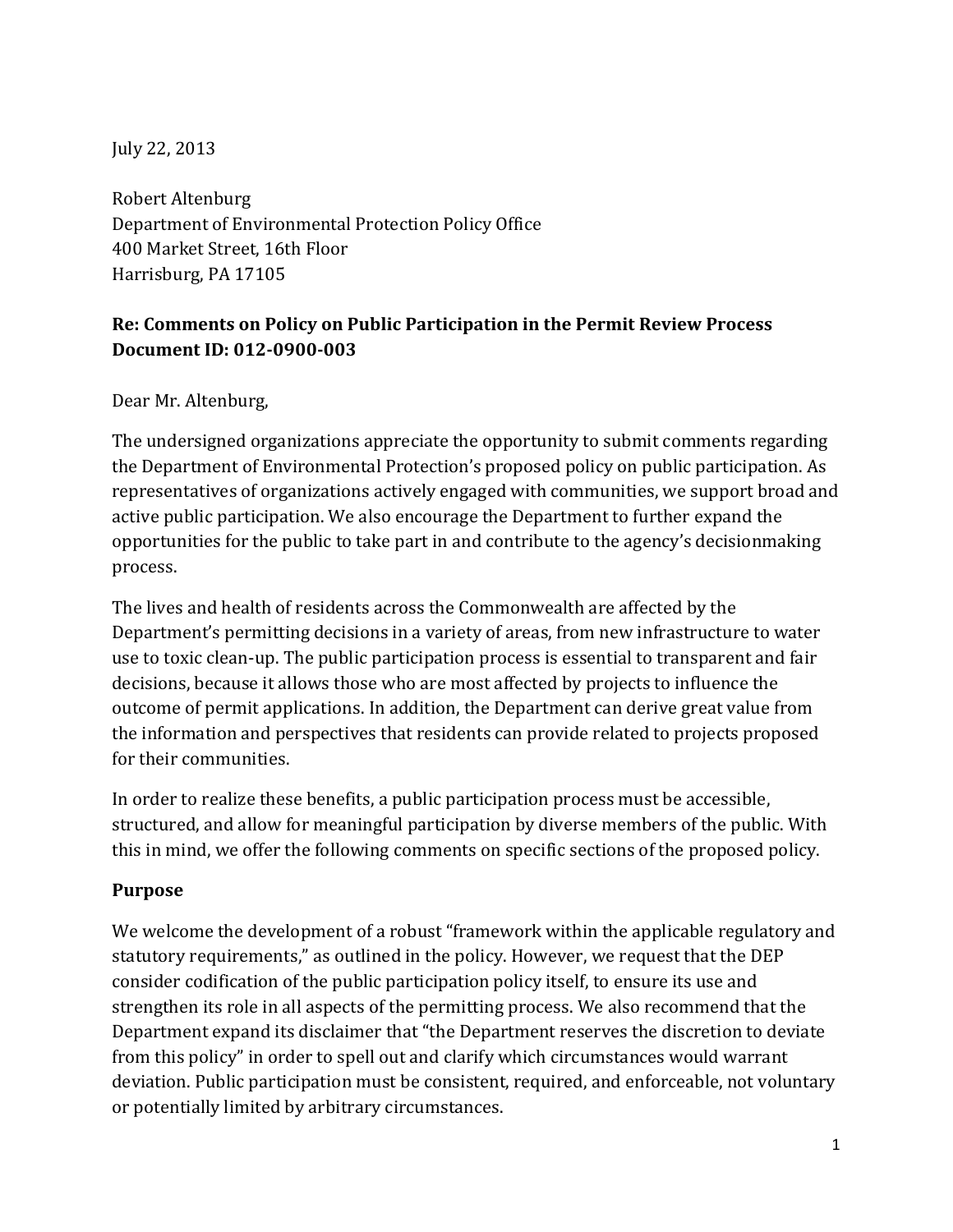# **Applicability**

The proposed policy is limited to permits published in the *Pennsylvania Bulletin.* This aspect of the proposed policy is too narrow. By excluding permits that are not subject to notice in the *Pennsylvania Bulletin*, general permits, and permits by rule, the Department is in effect excluding public participation in decisions on some of the most important and farreaching permits that the Commonwealth issues. For example, natural gas well drilling permits are not published in the *Pennsylvania Bulletin* and not subject to a general public comment period. Nor are General Permits for both air emissions and erosion and sedimentation, which are increasingly used by the Department for large-scale projects such as compressor stations, multi-well gas pads, and waste impoundment pits—projects that in turn can have far-reaching environmental and health impacts.

In addition, some permits are part of a broader development process, but current regulations do not require plan approval for the build out of the initial project—even though its environmental impacts increase significantly over time. A key example is the drilling permit for a natural gas well. As stated above, public input on these individual permits are not part of the proposed policy—even though such permits include not only a well, but also an impervious well pad that can be several acres in size, open pits for storage of water and liquid and solid waste, chemical storage, processing equipment, roads, and even quarries. Sometimes a single well pad can hold several or a dozen wells and the wells must be connected to gathering and transmission lines. Unconventional well development requires millions of gallons of water and thousands of truck trips per site. Under the proposed policy, industrial development on this large scale evades any public participation process.

Given these realities, the build out of natural gas projects—which start with the issuance of a single individual drilling approved by the Department—can have a transformative impact on a community and environment, often changing a rural area into an industrial zone. To help ensure that this type of development would be subject to a public participation process, we strongly recommend that the Department change the policy to include permits that are related to and spur broader development, such as a natural gas well drilling permit.

#### **Relation to Other Public Participation Requirements: Environmental Justice**

The broad exception of many permit types discussed above also does not make sense if the Department is to seriously integrate its own environmental justice areas and Environmental Justice Public Participation policy. That policy is based on the Environmental Justice Work Group Report of June 2001. The policy defines environmental justice (EJ) as "...the fair treatment and meaningful involvement of all people with respect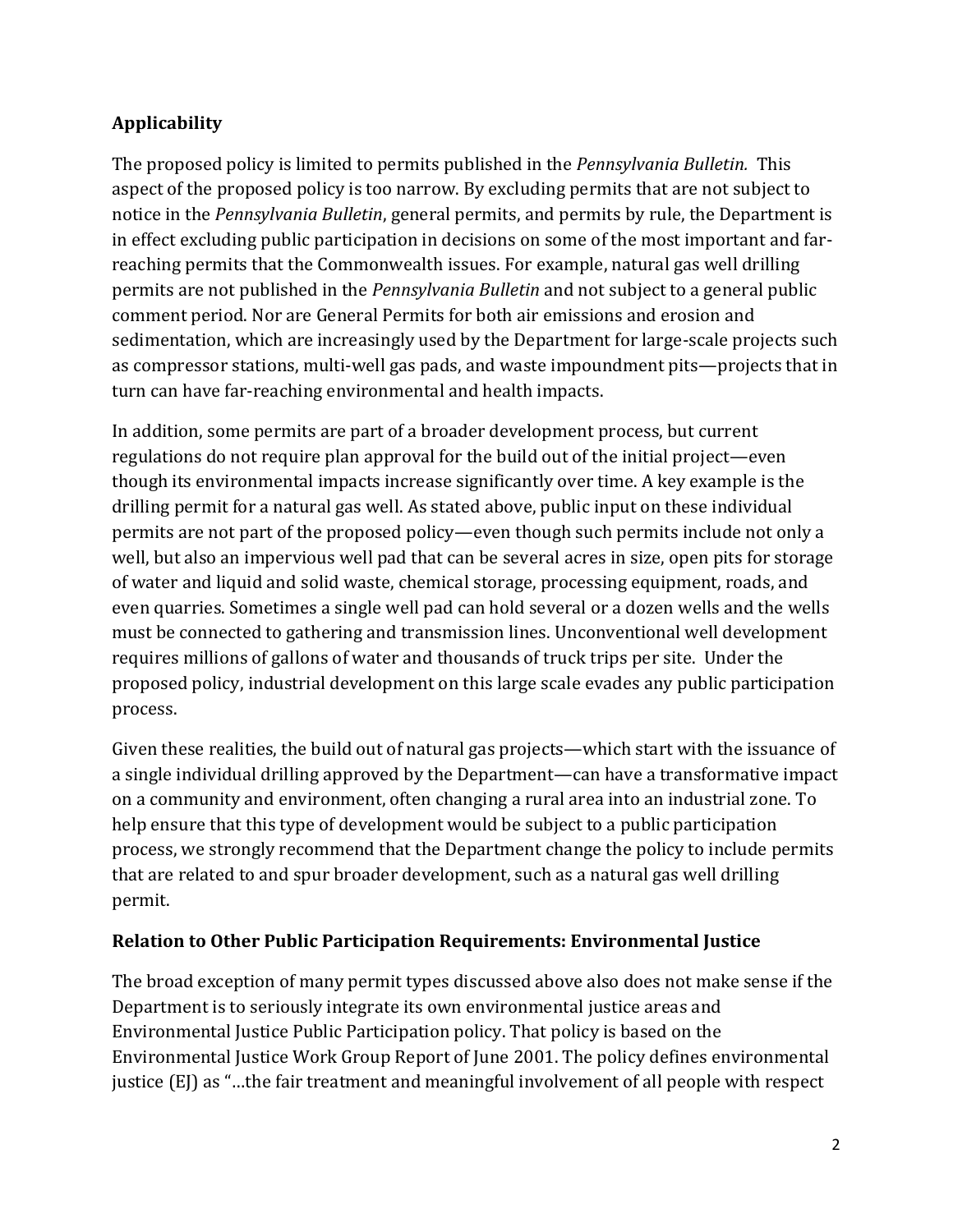to the identification of environmental issues, and the development, implementation, and enforcement of environmental policies, regulations, and laws."<sup>1</sup>

In light of the expansion of natural gas activities in Pennsylvania, we strongly recommend that the Environmental Justice policy be more robustly applied to communities with regard to public participation in permitting. The EJ policy adopts a ten-step review process for "trigger permits" that "…regulate activities that may lead to significant public concern due to potential impacts on human health and the environment."<sup>2</sup> Appendix A lists the trigger permits, including with regard to industrial wastewater, new major sources of hazardous air or criteria pollutants, major modification to air permits, landfill and other waste permits, and the land application of biosolids. Natural gas development clearly involves a very large number of drilling, air, and other permits that fall into these trigger categories. It also generates large amounts of liquid and solid waste, for which permits are issued for industrial wastewater treatment, on-site burial, disposal in landfills, and land application.

In addition, use of the EJ policy should be required in relation to the public participation policy because of an opt-in process that includes (but is not limited to) General Permits and permit renewals or revisions. Regarding opt-in permits, it is stated that the Department should consider "1) identified community concerns; 2) present or anticipated environmental impacts; and 3) reasonably anticipated significant adverse cumulative impacts."<sup>3</sup>

Importantly, the opt-in process described in the EJ policy expands public participation to General Permits and permits not listed in the *Pennsylvania Bulletin*—including individual gas drilling permits, other permits, and authorizations to which (as discussed above) the Department believes the proposed public participation policy is not applicable.

Also outlined is how an area of concern and status of an Environmental Justice community is to be identified. To be effective, the proposed public participation policy must require inclusion of EJ areas in all permitting considerations. We request that the Department begin the process of identifying communities where gas development is occurring and that meet the criteria of EJ areas, using the guidelines in the Department's Environmental Justice Public Participation Policy. We also recommend that the Department refer this critical issue to the Environmental Justice Advisory Board for action at its next scheduled meeting.

 $\overline{\phantom{a}}$ <sup>1</sup> PADEP Environmental Justice Public Participation Policy, Doc. ID # 012-0501-002 dated 4.24.2004, p. 3

<sup>2</sup> Ibid.

<sup>3</sup> Ibid., p. 4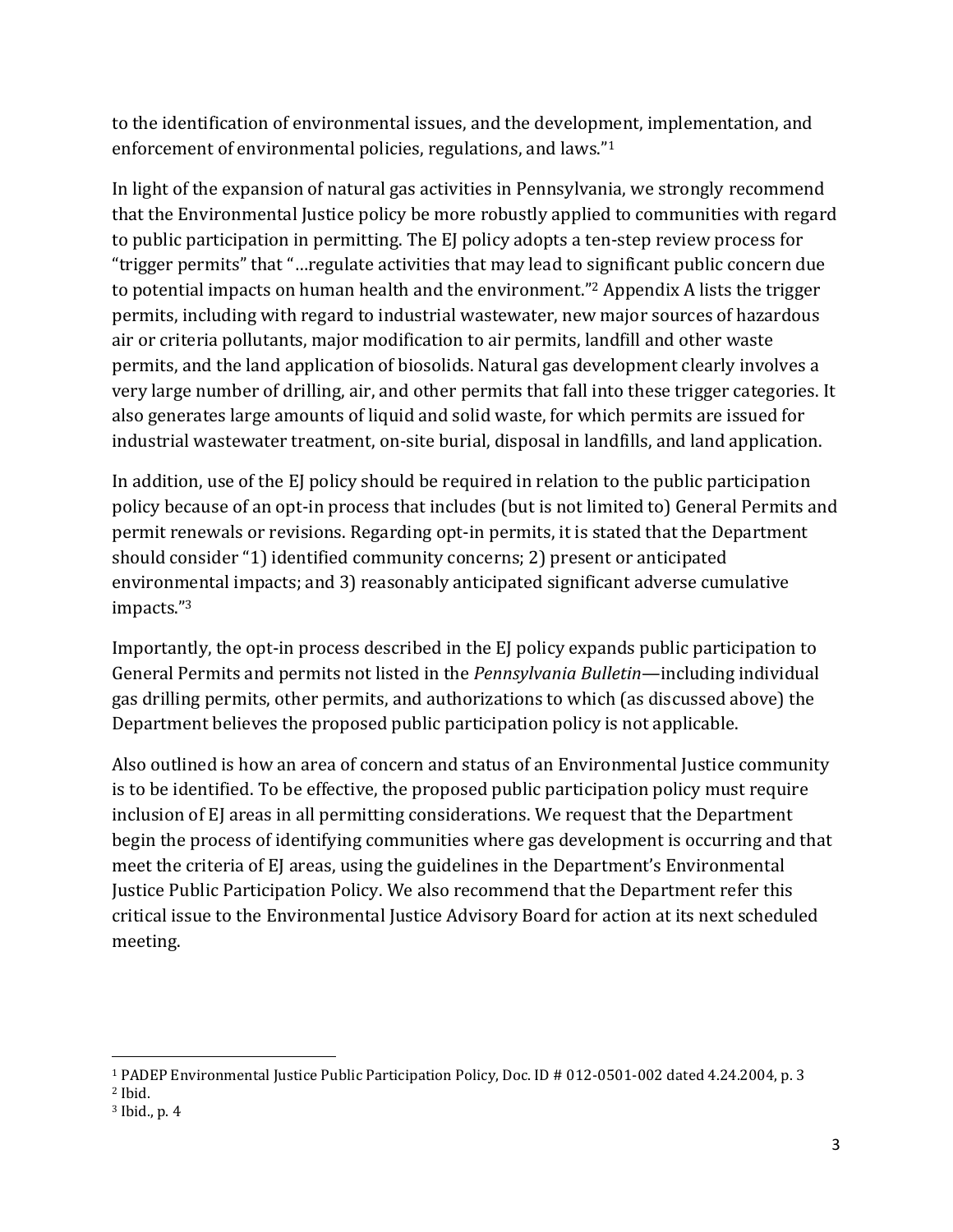#### **General Policy**

We support the concept that project applicants should seek public input from affected communities prior to submitting a permit or other authorization to the Department and that local governments be included in the proposed policy. It is critical that basic facts and information about a planned project are presented to the public before plans are set in motion, allowing for a more iterative process that might, in fact, substantially change a permit application or project scope in order to ensure that it is more protective of the environment.

We support the requirement that the Department responds to each relevant comment, including hearing comments, and that these responses are published in a Comment and Response Document or a Record of Decision. A public document that fully reports the public input and the agency's response requires justification by the agency of its decisions and shows how the public input influenced the final outcome, lending validity to the process. The documentation of comments ensures much-needed agency transparency. Without it, the public is left in the dark regarding the basis for final permit decisions, the undue influence of project applicants on permit decisions may be reasonably suspected, and the very legitimacy of the agency's work may be called into question.

Such a situation occurred when the Department proposed an aquatic life standard for chlorides in 2010 and 2013, based on a standard Iowa developed in coordination with the U.S. Environmental Protection Agency (EPA). In both instances, the Department failed to include this contaminant in its final version of the Triennial Review and did not adopt a chloride standard when revising Chapter 93 discharge standards. The Department itself did not provide any scientific justification or data to rationalize the removal of the proposed standard. Nor did the Department refute or respond to several scientific studies that were referenced by public commenters in testimony submitted to the agency during the public comment period. Essentially, the public comments were ignored and the bulk of technical evidence inexplicably disregarded. The Department narrowly explained the reason for withdrawing the proposal as follows:

"The Department is recommending the Board withdraw the chloride criteria, not because the Iowa criterion is flawed but rather it is not completely applicable statewide to the ionic composition found in the waters of the Commonwealth" (DEP Comment Response document, p. 19).

In other words, the Department thinks that it is possible that there are streams in Pennsylvania for which the Iowa standard may not be appropriate for, but never defined in any quantifiable or specific way what specific stream composition would result in the standard being "not completely applicable"—let alone propose another, protective standard it considered more appropriate to the Commonwealth. Given the deep interest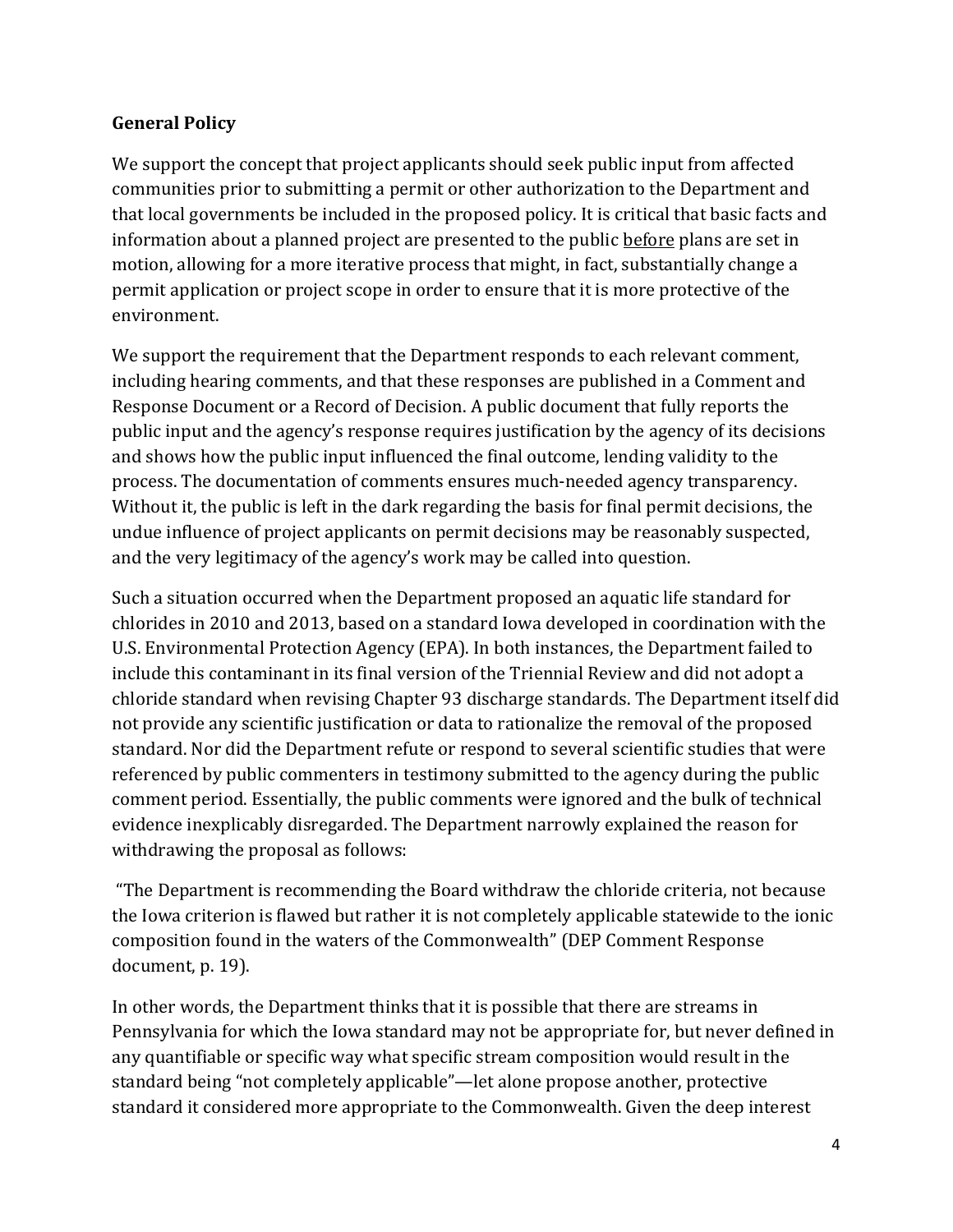shown by the public in this issue—including several substantive comments submitted and supported widely by organizations, large public turnout to hearings, and many letters filed regarding the chloride standard when the Department was revising its effluent standards the Department left the public in the dark about why this very important pollution issue was being left completely unaddressed, despite clear negative impacts to so many of the State's rivers and streams.

The Alpine Rose case illustrates the importance of broad public input, which the Environmental Hearing Board (EHB) determined to be beneficial to sound permit decisions by the Department. In a decision issued by the EHB in 2006, Blue Mountain Preservation Association v. DEP and Alpine Rose Resorts, the Board held that a person proposing a new, additional, or increased discharge to High Quality or Exceptional Value Waters must demonstrate that no environmentally sound and cost-effective non-discharge alternative exists to better protect the quality of receiving surface waters.

The Board explained the comment process as follows: "At the permitting stage, the Department receives input from the public, including concerned citizens. Those citizens are provided with an opportunity to come forward with their concerns, which are then investigated by the professional staff at the Department. Many times concerns are raised by citizens that must be addressed by the technical staff and other professionals hired by the permit applicant. In some cases, issues raised by concerned citizens are such that, after more investigation by the Department and further response by the professionals employed by the permit applicant, the Department decides not to issue the permit or imposes substantial conditions in the permit." This example illustrates that public input is critical to permit decisions but unless the public has full access to the information in the Department's files, citizens cannot provide the input to help shape a sound agency decision.

In the current Policy on Public Participation dated July 16, 2005, the Department's Center for Collaboration and Environmental Dispute Resolution is required to provide consultation. Projects that may be controversial or of great public interest are specifically flagged in the current policy to include the Center to ensure effective public participation. The proposed policy removes this resource, and thereby the expertise and advocacy of the Center—in turn reducing the benefits of review for the public. We recommend that, at a minimum, the regional representative of the Department's Environmental Advocate be required to provide expertise and support for public participation.

## **Public Participation Options**

Written/Electronic Comments in response to notice in the *Pennsylvania Bulletin* We support the use of the *Pennsylvania Bulletin* and additional forums or venues; the greater the opportunity for public participation in decisionmaking, the better and more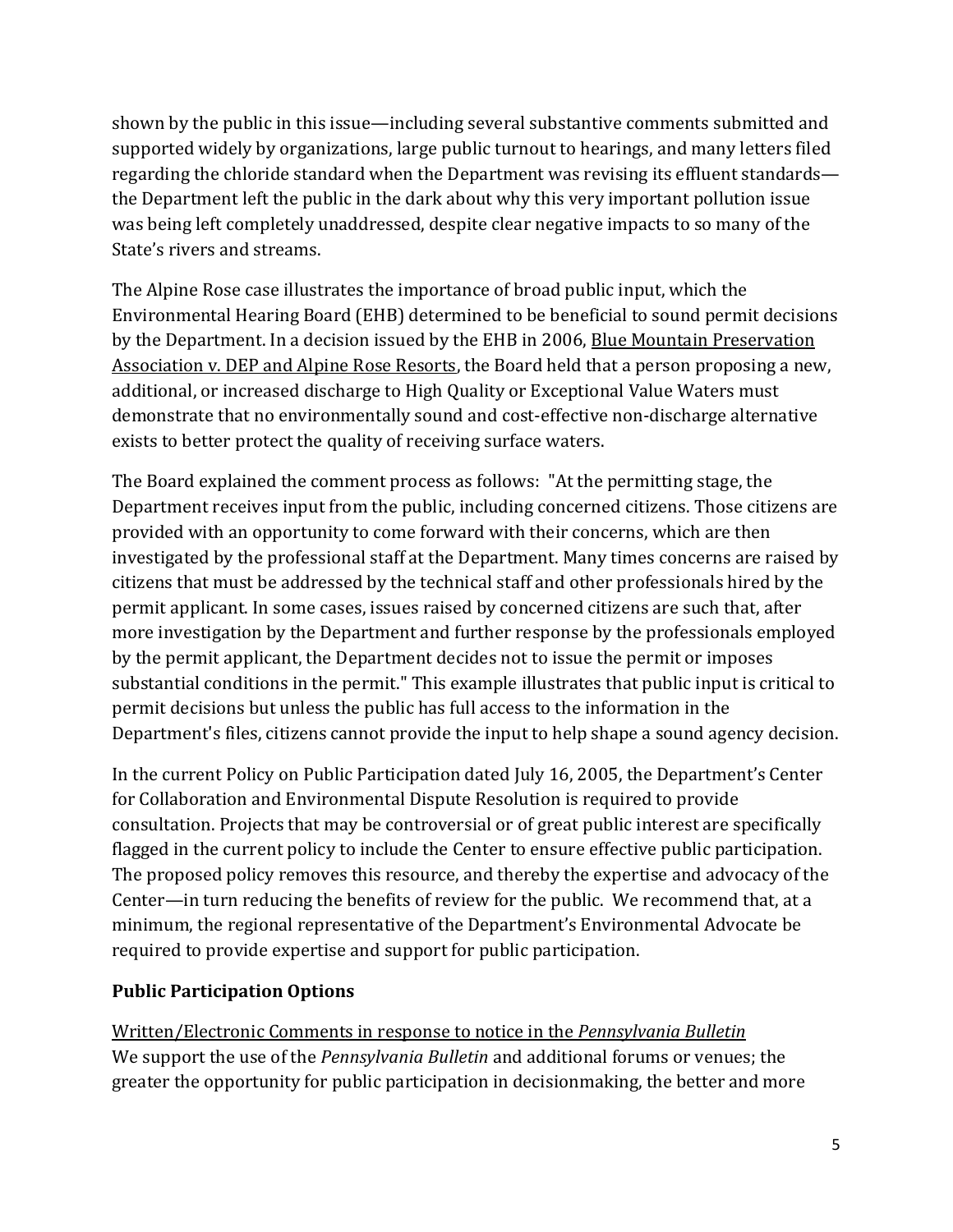protective will be the decisions made by the Department. We support the continued use of both electronic and written comments so that more people can take part.

### Public Hearings

We support Public Hearings on permit applications during the formal comment period on all permits that have the potential, individually or cumulatively, to impact communities and the environment. We support the Department's proposal to extend the public comment period if a hearing is granted at the end of a formal comment period. We support the proposal that oral comments be given equal weight to written ones, since many individuals choose only to participate in this way. However, we recommend that the policy specify that public hearings will be recorded and that oral testimony will become part of the Comment and Response Document.

We recommend that the proposed policy be revised to specify what is meant by "written request of the community where significant local interest in the pending application is demonstrated to the Department." This regards whether the request can come from an individual resident speaking on behalf of his/her community; to which Division of the Department the request should be submitted and how (email or surface mail); and the factors or numerical threshold used by the Department to determine "local interest."

We support the Department's proposal that public hearings should be held in the location most affected by a project that is convenient to the impacted community. However, we recommend that these guidelines be inclusive in defining "local interest" by allowing requests to come from a community that will be directly impacted by a proposed project, even if it is not the exact geographic location for it. This is a critical consideration when several small but adjacent communities in rural areas (where much gas development, for example, occurs) inevitably share water and air quality impacts from large-scale projects.

We do not agree with the Department that two weeks is enough time for notice of a hearing. Input from potentially impacted communities is highly valuable to the Department and should be encouraged through reasonable timelines and notification requirements that take into account the workings of local government. In order to include these entities as participants, the Department needs to consider local regulatory and statutory requirements; for example, many rural municipalities only meet monthly, making 30 days' notice for a hearing or comment period the minimum necessary, and 45 days much more equitable.

A timeframe of 30-45 days is also more reasonable in light of the realities of residents' work schedules, vacations, family considerations, and possible illness or other personal issues that could interfere with the ability to attend a hearing. Longer notice periods will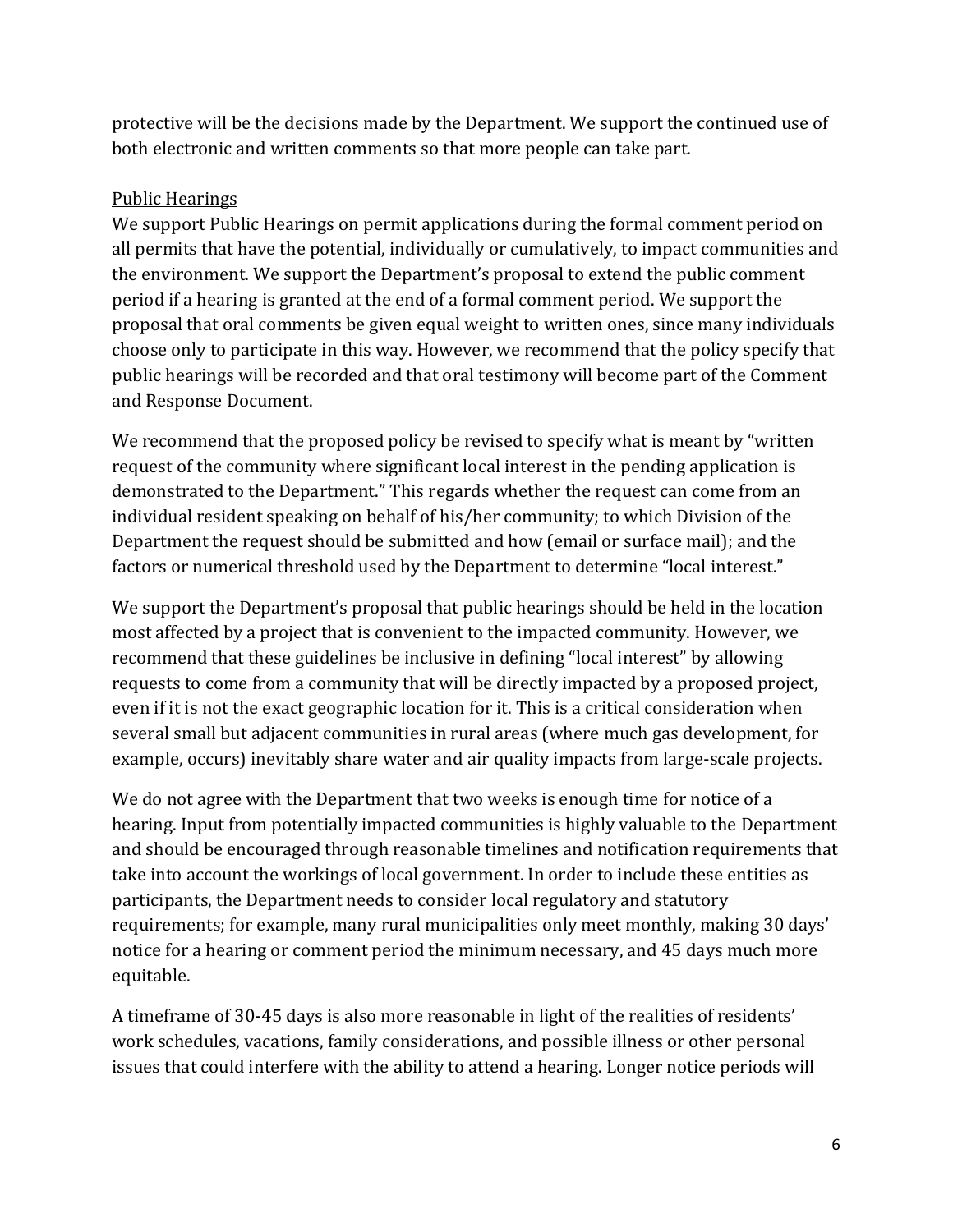greatly improve the chances of turnout and preparation, and therefore the substantive comments and information provided to the Department.

The proposed policy should also include a Department requirement for timely dissemination to the municipality of the notice of a Department permit or authorization so that local governments can achieve broad public participation that is unique to their circumstances. For instance, municipalities will often turn an issue over to their Environmental Advisory Commissions, which will assume responsibility for analysis and developing a community response. Additionally, a local government may want to schedule a public information session of its own.

A longer public comment period will also help to address the difficulty that members of the public may have in accessing Department files in a timely manner when preparing comment. The current situation is that Department offices regularly do not make files available for public review within two weeks and that gaining access through a file review or Right to Know request can take a large portion of the typical 30 day comment period on a permit. This leaves commenters at a disadvantage in preparing substantive comments by the deadline. If the Department expects informed public comment, then the Department must improve its public information program to allow citizens to review file information in a more timely manner and to routinely provide more information on the Department's website.

In addition, we recommend that this policy reflect a change in how the Department counts the days in a comment period. One of the most constraining factors for the public is when a comment period includes legal or religious holidays. The Department should extend the comment period for these days. The Department should also not count weekends as calendar days in the comment period.

Regarding the postponement of a public hearing, it is very important that attention be paid to conditions in the area where a hearing is to be held. For instance, if local weather is inclement or if there is another local event that could interfere with public participation, a hearing should be postponed and rescheduled. The proposed policy should reflect that the Department's goal is to maximize the opportunity for input at public hearings.

We agree that official records of Public Hearings should be prepared, but recommend that they also be posted online on the Department website, along with all Comment and Response Documents. Easy access by the public to this information is essential; online posting allows residents to stay informed at home, in libraries, or via local or regional government Web platforms. As noted above, access and transparency are essential to ensuring trustworthy government process and legitimate project outcomes.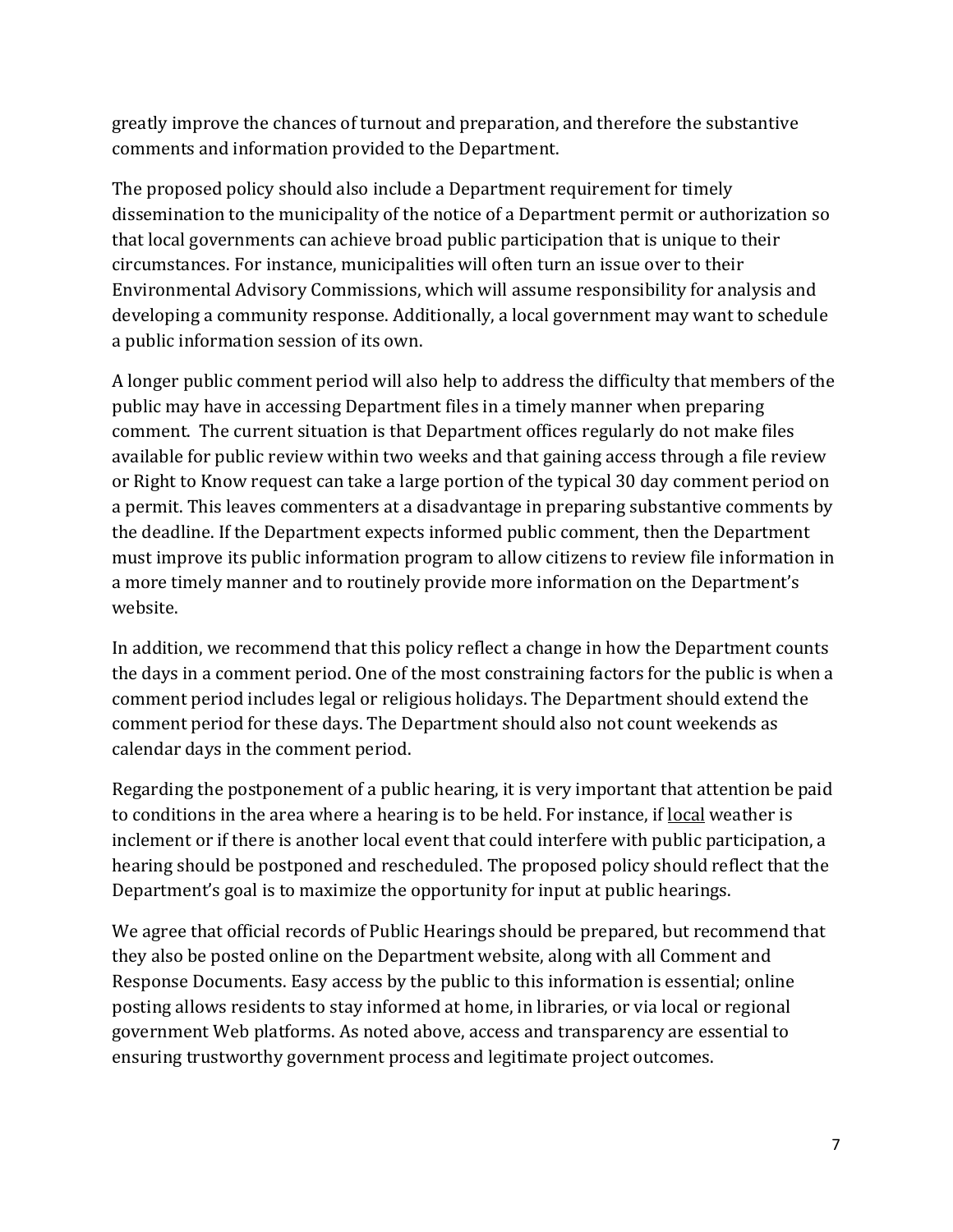We support the proposal of Web-based platforms for public hearings. But we caution that the Department should see this step as an additional opportunity to broaden public participation, not a substitute for in-person hearings. The significant segment of the population that still lacks access to Web-based media must be afforded other ways to participate.

In the current Policy on Public Participation dated July 16, 2005, it is affirmatively stated that the transcript of a Public Hearing "should be provided to the Department within 21 days of the hearing." This is not stated in the proposed policy and should be inserted. Timeliness of the availability of the transcript is important so that the public can obtain a copy to review before a Comment and Response document is issued by the Department.

# **Public Information Meetings**

We support Public Information meetings as an additional way for people to learn about a permit application or project and agree that such meetings should never be substituted for a public hearing. We strongly recommend that the proposed policy specifies that these information sessions will always include a question-and-answer component. The optimum outcome for meetings is to elucidate issues and concerns that can only be addressed through an exchange of information between participants and Department representatives. With therefore also support the proposal that the public should have the opportunity to engage professionals to present information and materials at public information sessions.

In the current Policy on Public Participation dated July 16, 2005, public information meetings are to include the state's in-house consulting services, such as community relations coordinators and environmental advocates, in designing public meetings. Notably, the Environmental Dispute Coordinator of the Department's Center for Collaboration and Environmental Dispute Resolution is supposed to be involved. It is not clear which state resources and departments would be involved in designing and executing a public information meeting under the proposed policy. The Department should avail itself of all resources available to design and hold a productive public information meeting, including the Department's Environmental Advocate for the region involved (as stated earlier in this comment letter).

## **Informal Conference**

We support the concept of these conferences as a way for all types of stakeholders to voice their concerns and ask questions of Department staff. However, we recommend that the policy specify that the Department will respond to and consider all requests for informal conferences equally. This is necessary to avoid the perception or reality of undue influence over permit decisions by applicants and "back-room deals" being worked out directly with the Department, without negotiations "seeing the light of day" and without the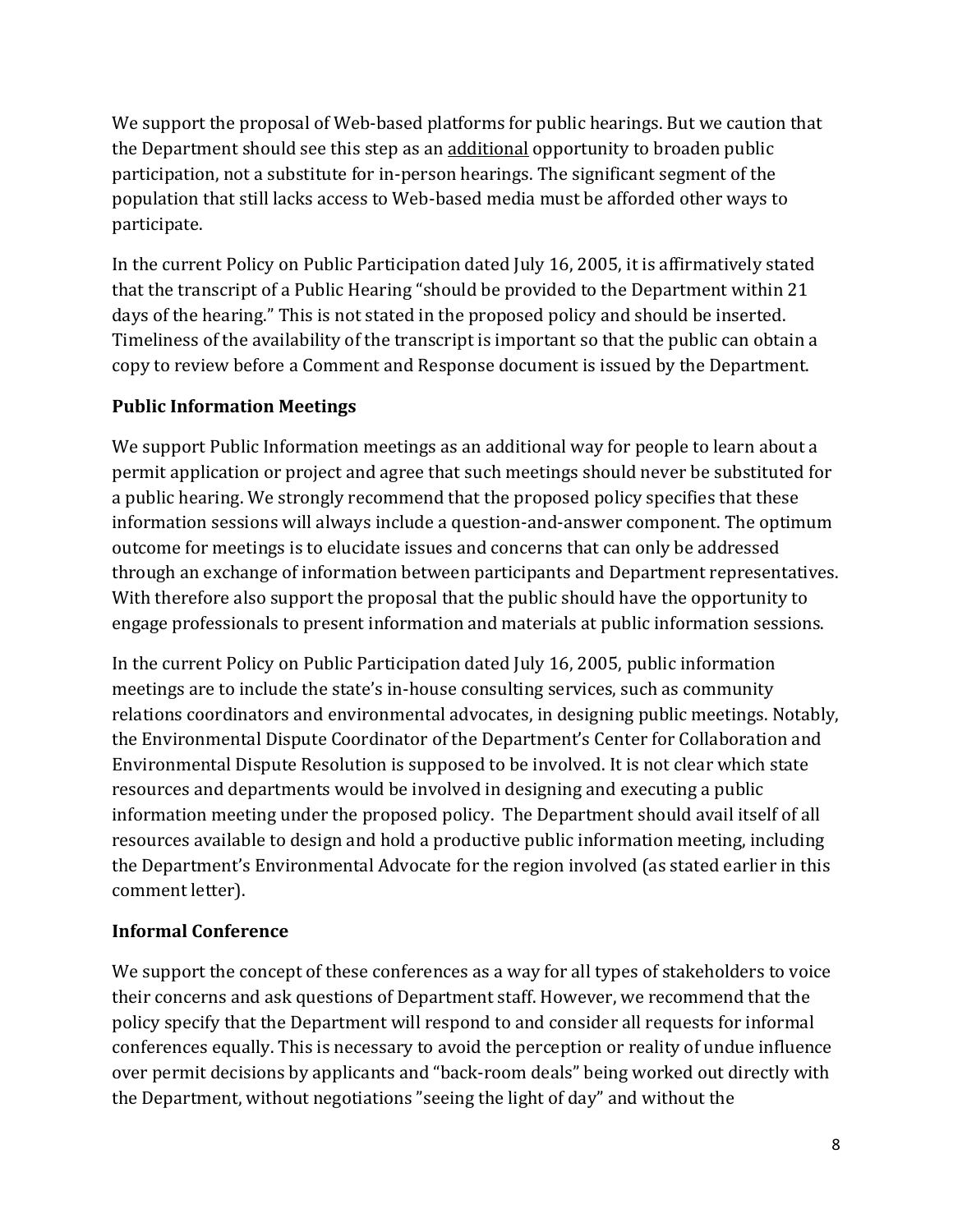consideration of public input. This change is also necessary to be consistent with the statement in Section V of the proposed policy, which we fully support, that the Department's role is "communicating to the public the factual information related to the project" and not to "act as an advocate for or against issuance of a permit."

### **Republication to Afford Additional Public Participation**

We recommend that, should the Department find technical deficiencies in an application and it is then substantively changed, an additional opportunity for public comment is always afforded—rather than, as stated in the draft policy, the Department "considering" if it should be afforded. It is necessary to have public scrutiny of and input on a project as it will be actually be carried out and the actual impacts it could have, not only as it was initially put forth by the applicant or considered by the Department.

### **Relation of Comment and Response Document to Other Department Policies**

### Land Use

We support the Department's consideration of the land use implications of proposed projects. However, we recommend that the Department revise this language, as well as the relevant sections of the *Policy for Consideration of Local Comprehensive Plans and Zoning Ordinances in DEP Review of Permits for Facilities and Infrastructure*, to consider comments by the general public. Residents often have direct knowledge of local conditions (such as the health of streams and forests) and how zoning laws are actually applied in particular communities that would be useful to the Department, and are likely to complement or go beyond comments from local government officials.

In addition, many municipalities do not even have zoning laws and comprehensive plans or only ones that are too out-of-date to address some projects (such as natural gas wells and facilities) that have significant environmental and community impacts. This makes public comments on land use even more useful for the Department's decisionmaking process.

In closing, we suggest that the Department consider using social media to enhance its public outreach for participation in permitting and should plan to update its policy in a shorter timeframe than the eight years the proposed update took. Changes in technology and Web-based platforms are occurring at a rapid pace and the agency needs to keep up to date with these advances in communication to maximize the public's participation in the agency's permits.

Thank you for your time, consideration, and commitment to public participation.

Sincerely,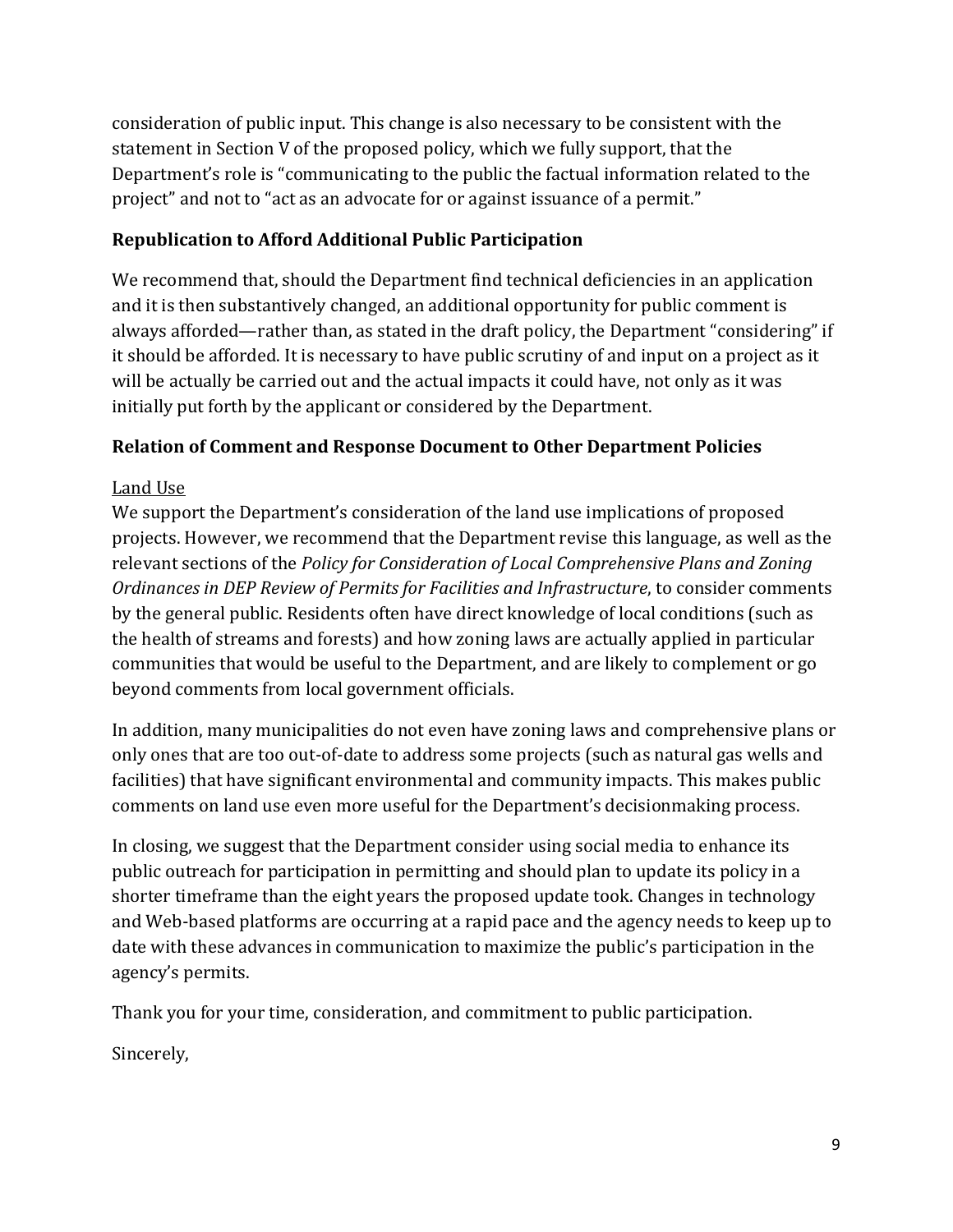Tracy Carluccio, Deputy Director Maya van Rossum, Director Delaware Riverkeeper

Nadia Steinzor, Eastern Program Coordinator Earthworks

Steve Hvozdovich, Marcellus Shale Coordinator Clean Water Action

Guy Alsentzer, Director Lower Susquehanna Riverkeeper

B. Arrindell, Director Damascus Citizens for Sustainability

Thomas Au, Conservation Chair Sierra Club Pennsylvania Chapter

Iris Marie Bloom, Executive Director Protecting Our Waters

Chet Dawson, President Twin and Walker Creek Watershed Conservancy

Julie Edgar, Organizer Lehigh Valley Gas Truth

Lynda K. Farrell, Executive Director Pipeline Safety Coalition

Karen Feridun, Founder Berks Gas Truth

Melinda Hughes-Wert, President Nature Abounds

Howard Leifman, President Lackawaxen River Conservancy